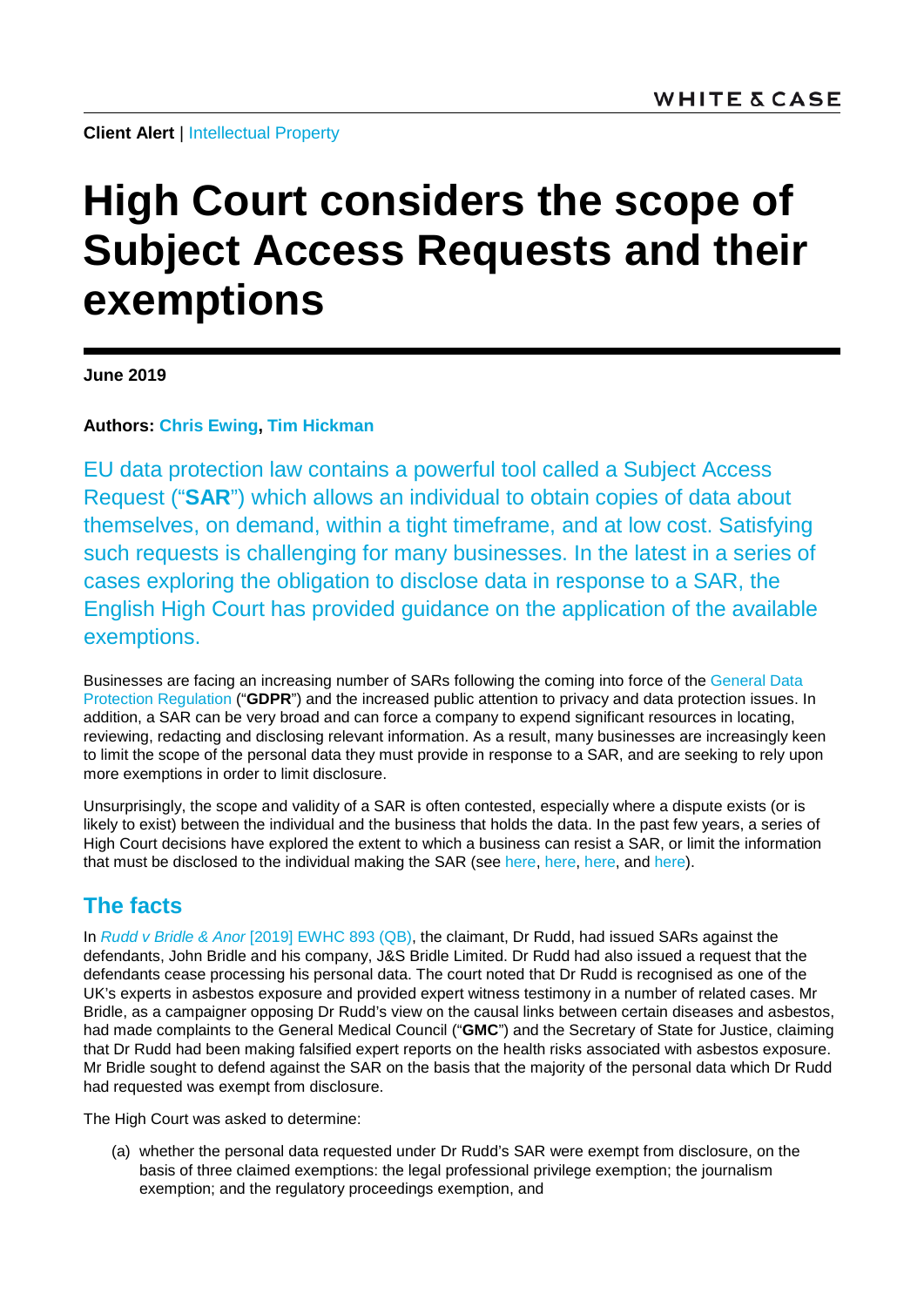(b) whether the recipients of the SAR were obliged to disclose copies of *documents* containing the relevant personal data, or whether the individual was only entitled to the information that directly constituted his personal data.

## **The court's decision**

The High Court concluded that Mr Bridle, and not his company, was the controller of Dr Rudd's personal data as Mr Bridle had at all material times controlled what was being done with those data. The court relied in part on an Article 29 Working Part[y Opinion on the concepts of "controller" and "processor"](https://ec.europa.eu/justice/article-29/documentation/opinion-recommendation/files/2010/wp169_en.pdf) which states that it is necessary to "*look at the specific processing operations in question and understand who determines them, by [asking]…the questions "why is this processing taking place? Who initiated it?"*". The evidence, in the court's view, pointed in all cases to Mr Bridle being the controller. Turning to the question of whether the exemptions put forward by Mr Bridle could be relied upon, the court held that:

#### **The Journalism Exemption**

- It is for a controller to establish that the relevant personal data were only being processed for journalistic purposes. Further, the concept of journalism cannot be "*stretched to embrace every activity that has to do with conveying information or opinions*", which the court believed Mr Bridle was attempting to do in this case.
- Therefore, the applicability of the journalism exemption will depend upon the ability of the business that wishes to resist a SAR, on the basis of the journalism exemption, to demonstrate: (a) that the relevant personal data were only being used for "*journalistic purposes, with a view to publication*"; and (b) that these were the purposes intended by the controller, "*which are matters of fact which require proof*".

### **The Regulatory Proceedings Exemption**

- Mr Bridle had asserted that disclosure of correspondence and documents passed to the GMC were exempt from the SAR, as the personal data were processed to "*[protect] members of the public against dishonesty, malpractice or other seriously improper conduct by, or the unfitness or incompetence of, persons authorised to carry on any profession or other activity*".
- After reviewing [Guidance](https://ico.org.uk/media/for-organisations/documents/1621/the-right-to-recorded-information-and-requests-for-documents.pdf) issued by the UK Information Commissioner's Office (the "**ICO**") on this exemption, the Court concluded that the regulatory proceedings exemption only applies where disclosure of the data "*would be likely to prejudice the proper discharge of the relevant [regulatory] functions*". Citing *R (Lord)* [\[2003\] EWHC 2073,](https://www.bailii.org/ew/cases/EWHC/Admin/2003/2073.html) the Court concluded that a business that wished to resist a SAR on the basis of this exemption would need to demonstrate that disclosure of the requested personal data would have "*a very significant and weighty chance of prejudice to the identified public interests*".

#### **The Legal Professional Privilege Exemption**

- The court highlighted that the legal professional privilege exemption is subject to a high threshold. Once again, the burden of proof in relation to this exemption falls on the business that is looking to resist a SAR on the basis of this exemption.
- In the instant case, the Court was willing to accept that legal advice privilege applied in the context of advice provided to the defendant by solicitors. However, the Court was unwilling to accept that litigation privilege applied unless it could be shown that litigation was reasonably contemplated or anticipated, and that the relevant communications were prepared for the dominant purpose of enabling the provision of legal advice, or to enable evidence or information to be used in connection with the anticipated litigation. On the facts, Mr Bridle had failed to satisfy these criteria.

#### **The obligation to identify other individuals in response to a SAR**

A SAR only entitles the individual making the SAR to information that constitutes his or her own personal data. However, it is possible that information that falls within this category could also be the personal data of another person. For example, the statement "*John said Fred was late*" is the personal data of both John and